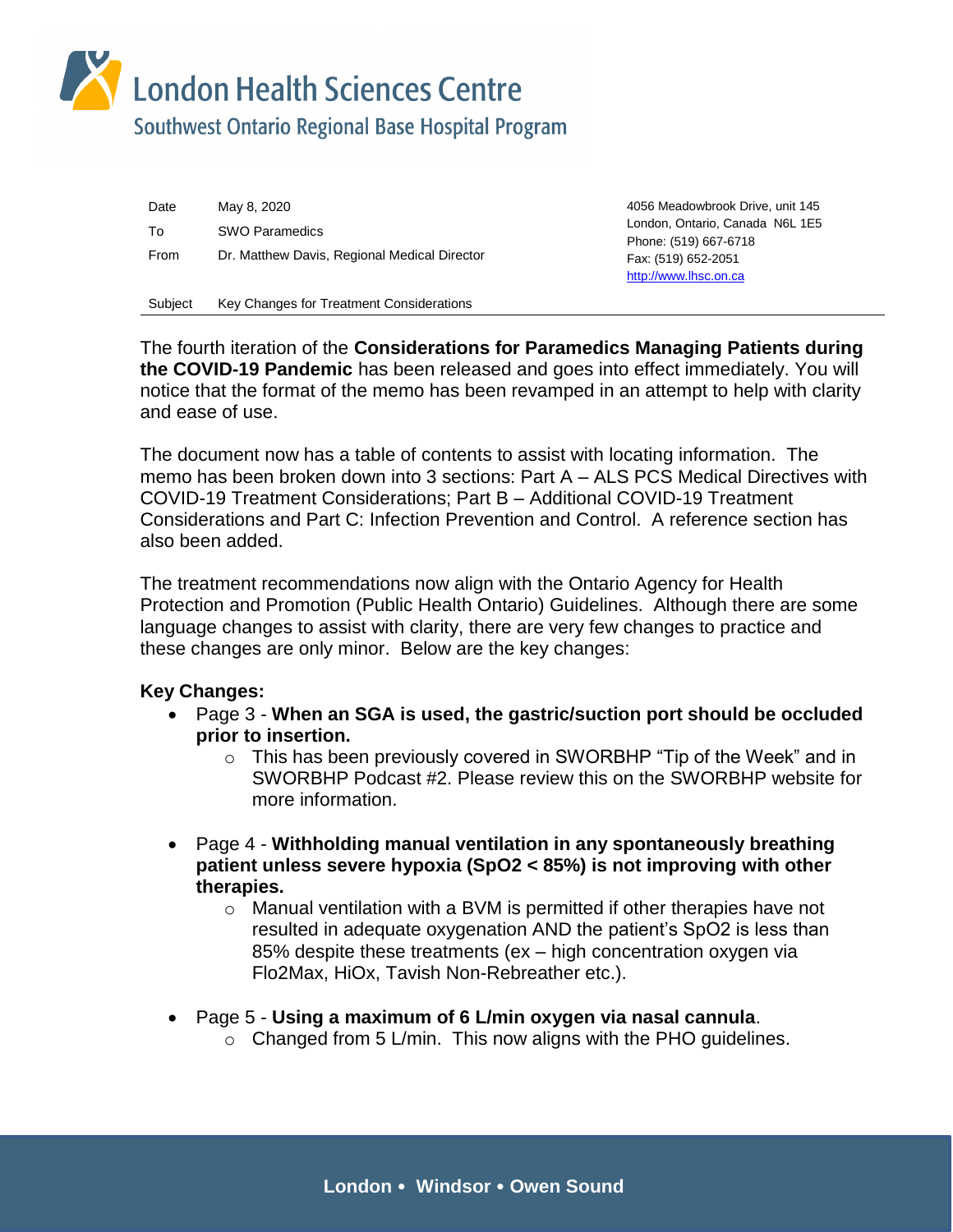- Page 5 **Avoiding oxygen delivery rates ≥ 16 L/min via a non-rebreather mask or BVM.**
	- $\circ$  Oxygen flow rates should not exceed 15 L/min (ex. 15 L/min maximum flow rate).
	- o This aligns with the PHO guidelines which no longer consider this an AGMP.
	- o **SWORBHP recommendations do not change from previous**:
		- For patients that require higher flows of oxygen than what can be delivered by nasal cannula, High Concentration/Low flow masks are the preferred oxygen delivery systems (Flo2Max, HiOx mask, Tavish Non-Rebreather etc.).
		- Start at lower flow rates and titrate up as required to obtain adequate oxygenation, **but do not exceed 15 L/min**.
		- These High Concentration/Low Flow masks have built in viral filters and are considered to be a closed system. As such, thought to reduce potential for viral transmission when compared to a Nonrebreather (NRB) face mask which does not have the viral filter.
		- **Suggest only using NRB if stock of NRB depleted or High** Concentration/Low Flow masks are not available.
		- For manual ventilation with BVM, do not exceed 15 L/min. Recommend using lowest flow rate that allows for reservoir bag to be filled.

## Page 5 - **STEMI Hospital Bypass Protocol**

- o This does not change any current COVID-19 practices for paramedics in SWORBHP Region.
- Page 6 **Documentation**
	- o Documenting on the ACR the clinical findings and the circumstances of any care where the paramedic did not apply the current patient care standards and/or considerations during the COVID-19 pandemic.

SWORBHP will highlight some of these changes via Tip of the Week and our 3<sup>rd</sup> podcast which will be recorded and released the week of May 11<sup>th</sup>.

If there are any questions, please review ASK MAC on the SWORBHP website. If you cannot find the answer there, please submit your question and we will do our best to answer and post the question within 48 hours.

 $|V|W|$   $|V|V$ 

Matthew Davis, MD, MSc, FRCPC Regional Medical Director - SWORBHP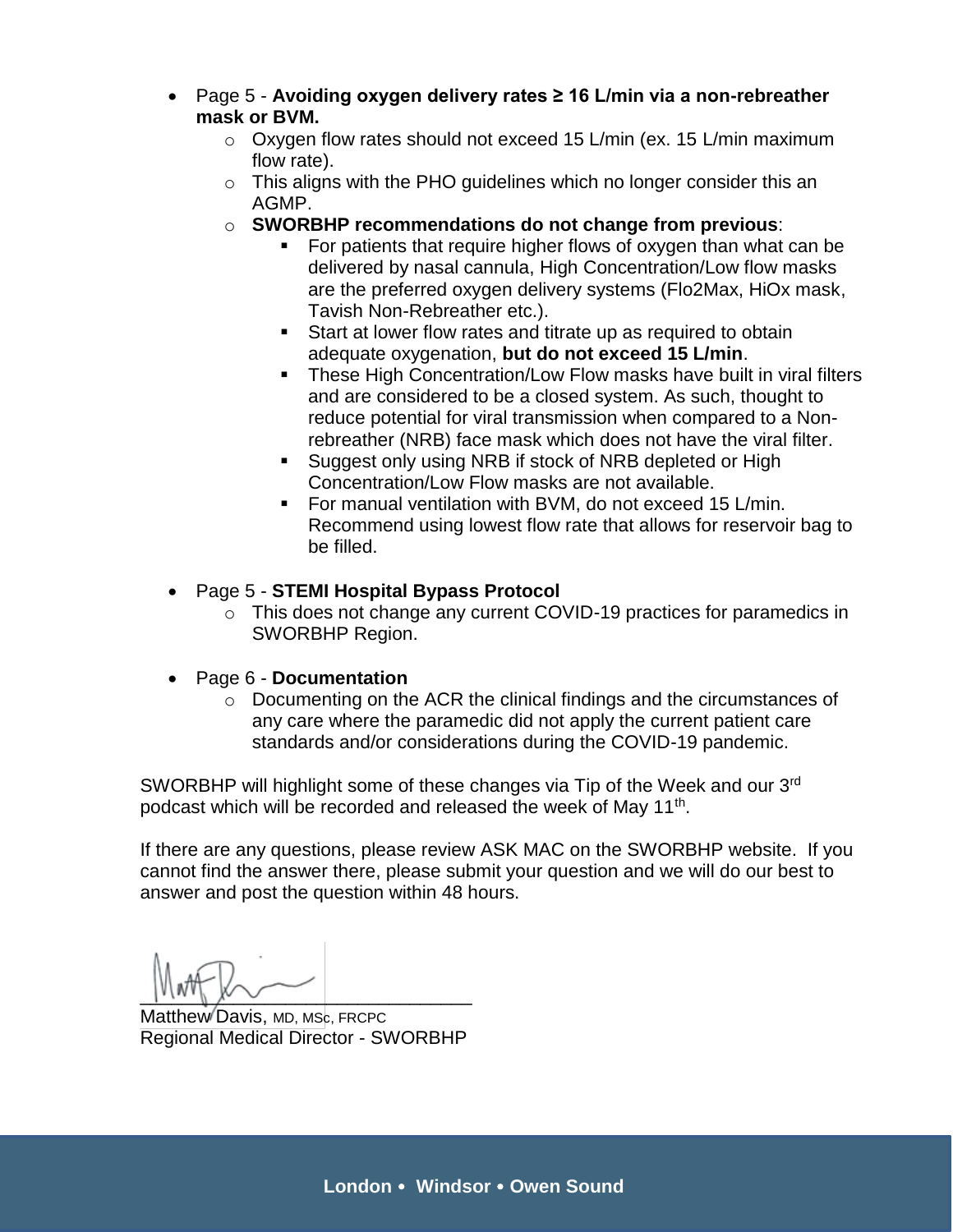

## **M E M O R A N D U M**

TO: Ontario Paramedics

FROM: Ontario Base Hospital Group—Medical Advisory Committee (OBHG MAC)

DATE: May 6<sup>th</sup>, 2020

#### **RE: Considerations for Paramedics Managing Patients during the COVID-19 Pandemic**

This is the fourth version of the MAC memorandum on considerations for paramedics during the COVID-19 pandemic. This memo supersedes previous considerations.

The protection of paramedics is paramount in providing care during the COVID-19 pandemic. We are constantly reviewing the latest evidence, coordinating with the Emergency Services Advisory Committee and incorporating direction from Public Health Ontario and the Ministry of Health. As additional evidence, guidance or direction emerges, practice changes may again be required. Additional information related to these considerations and critical thinking perspectives regarding application of medical directives will be circulated as necessary.

During this unprecedented time, we continue to provide you with only the necessary, most up to date considerations for managing patients. We provide these updated considerations using a phased approach. The phased approach examines the latest evidence for many factors including the epidemiology, the risks to paramedics and other health care workers and the capacity of the health care system and we provide practice changes when they are indicated. We also incorporate the feedback we receive from Base Hospitals, much of which comes from you as you apply the considerations to clinical situations. Our approach recognizes that paramedics are often at the forefront of clinical response.

These considerations do not represent a change to the current medical directives found in the Advanced Life Support Patient Care Standards (ALS PCS). Any treatment paramedics provide as a result of this memo is compatible with the "Comprehensive Care" approach outlined in the preamble of the ALS PCS which states, "It is acknowledged that there may be circumstances and situations where complying with ALS PCS is not clinically justified, possible or prudent (e.g. multiple crews, trapped patient, extenuating circumstances, competing patient care priorities)." (p.4); the global COVID-19 pandemic represents an extenuating circumstance.

Thank you for your on-going commitment to providing excellent patient care during these exceptional times.

Memorandum Revision\_COVID-19 May 6<sup>th</sup>, 2020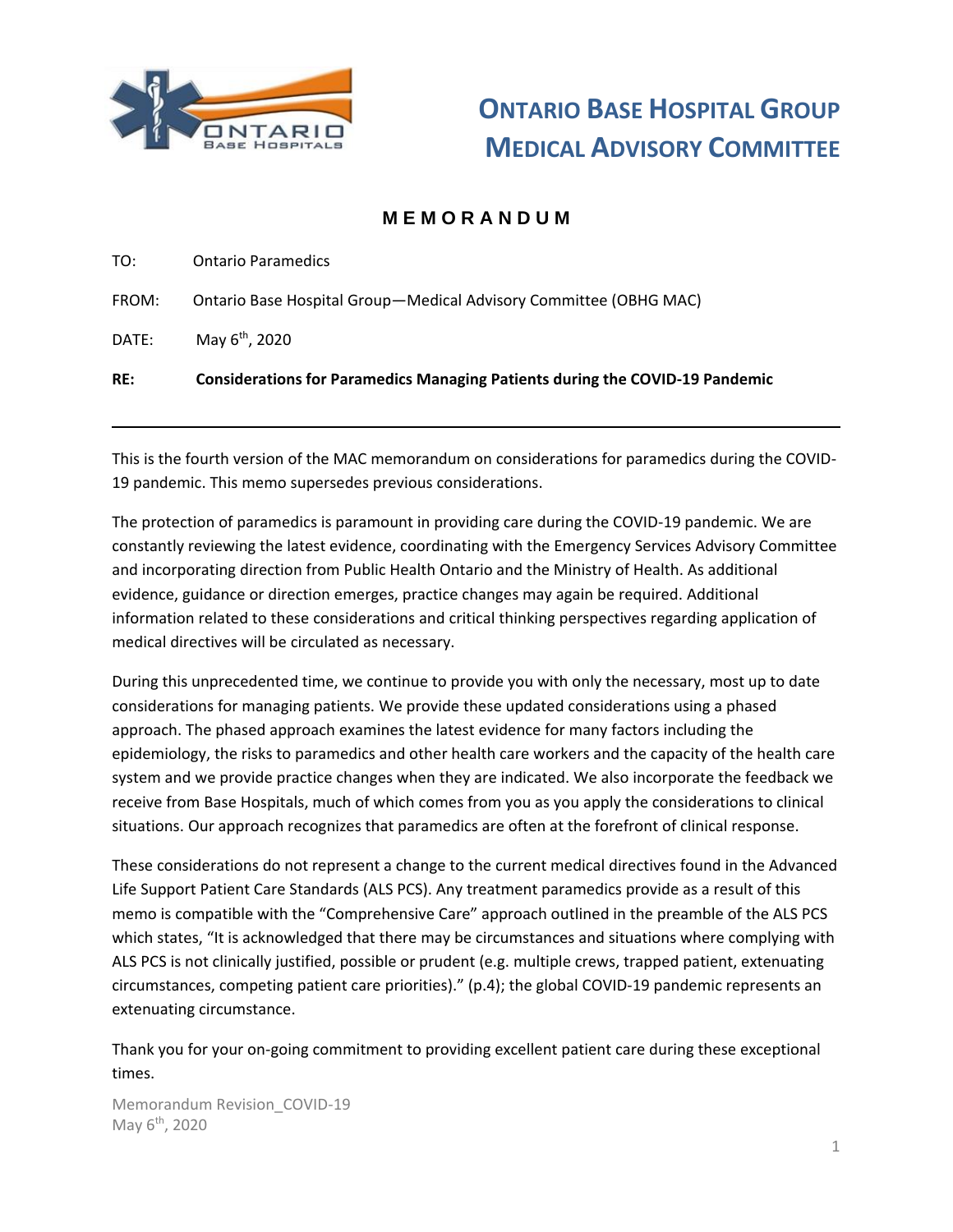

# Contents

| 1. | Supraglottic Airway Insertion and Orotracheal Intubation Medical Directives3 |
|----|------------------------------------------------------------------------------|
| 2. |                                                                              |
| 3. |                                                                              |
| 4. |                                                                              |
| 5. |                                                                              |
| 6. |                                                                              |
| 7. |                                                                              |
|    |                                                                              |
| 1. |                                                                              |
| 2. |                                                                              |
| 3. |                                                                              |
| 4. |                                                                              |
| 5. |                                                                              |
| 6. |                                                                              |
| 7. |                                                                              |
|    |                                                                              |
|    |                                                                              |
|    |                                                                              |
|    |                                                                              |
|    |                                                                              |
|    |                                                                              |

Memorandum Revision\_COVID-19 May 6<sup>th</sup>, 2020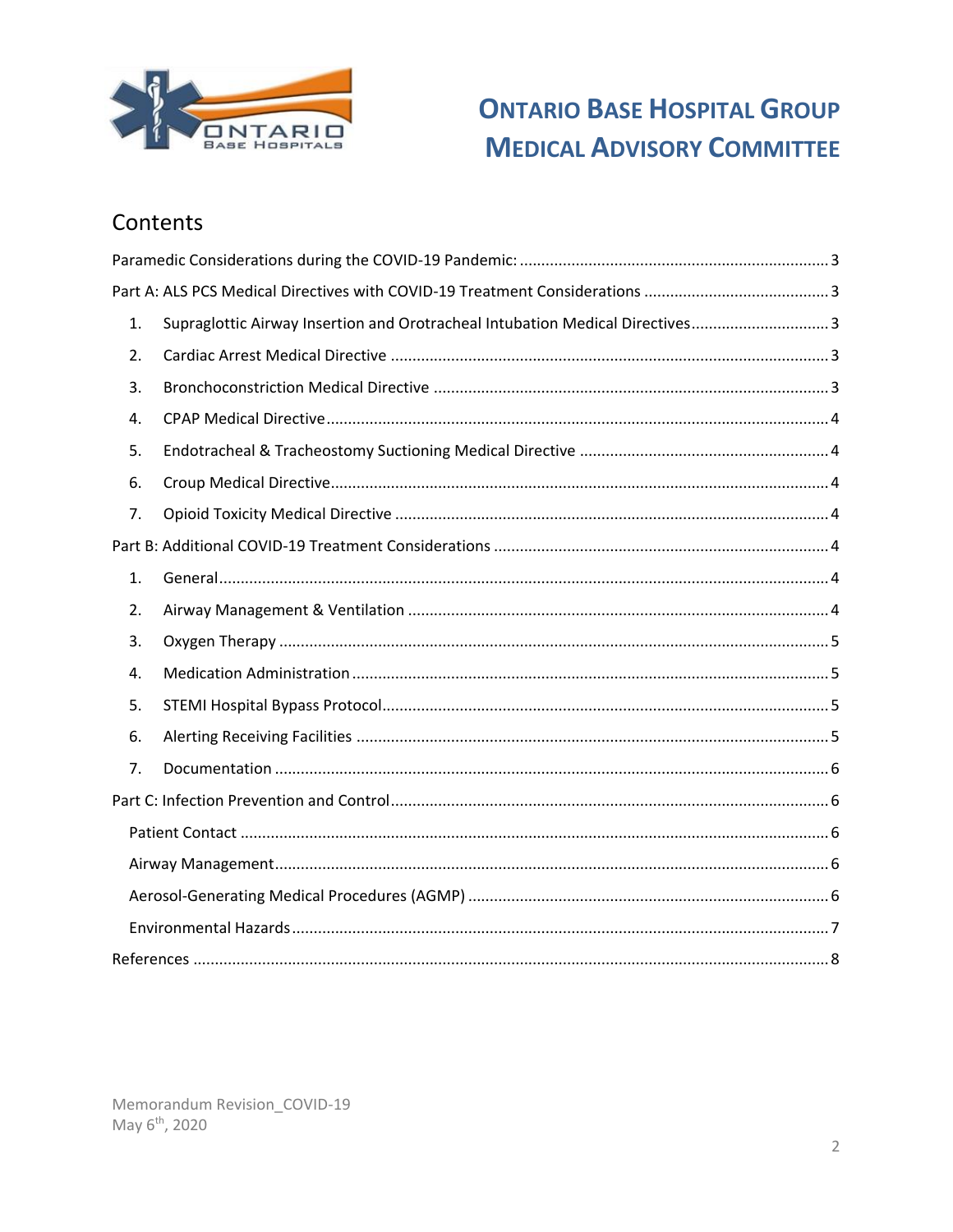

# <span id="page-4-0"></span>**Paramedic Considerations during the COVID-19 Pandemic: Directions for use of these considerations**

- Paramedics should apply these recommendations in **all patients with respiratory symptoms or in cardiac arrest,** regardless of COVID screening.
- The word "**consider**" indicates that a paramedic should provide care consistent with the context of the treatment considerations in this document unless there is strong clinical rationale to do otherwise.
- Paramedics should continue to provide other patient care not specified in the present memo as outlined in the Patient Care Standards and in line with the current Medical Directives. Paramedics can consult with the Base Hospital Physician (online medical consultation/patch) for advice at any time regarding treatments regardless of COVID-19 status.

## <span id="page-4-1"></span>**Part A: ALS PCS Medical Directives with COVID-19 Treatment Considerations**

## <span id="page-4-2"></span>1. Supraglottic Airway Insertion and Orotracheal Intubation Medical Directives Paramedics should consider, **in all cases**, withholding supraglottic airway (SGA) insertion or orotracheal

intubation (ETT) unless the patient is in cardiac arrest.

### <span id="page-4-3"></span>2. Cardiac Arrest Medical Directive

Paramedics should consider, **in all cases**:

- a. Inserting an advanced airway as soon as feasible.
- b. Using either SGA (if available and authorized) or oral ETT as options for advanced airways.
- a. When an SGA is used, the gastric/suction port should be occluded prior to insertion. c. Using the advanced airway technique with which the paramedic is most comfortable.
- d. Withholding chest compressions during advanced airway insertion.

### <span id="page-4-4"></span>3. Bronchoconstriction Medical Directive

Paramedics should consider:

- a. Withholding **nebulized** salbutamol **in all cases**.
- b. Withholding salbutamol **MDI** with spacer for mild-moderate respiratory distress unless respiratory distress becomes **severe with no cough**. If using salbutamol **MDI**, administer using a "tidal breathing" technique where the patient takes 5 normal breaths through the spacer rather than a single deep breath with a breath hold.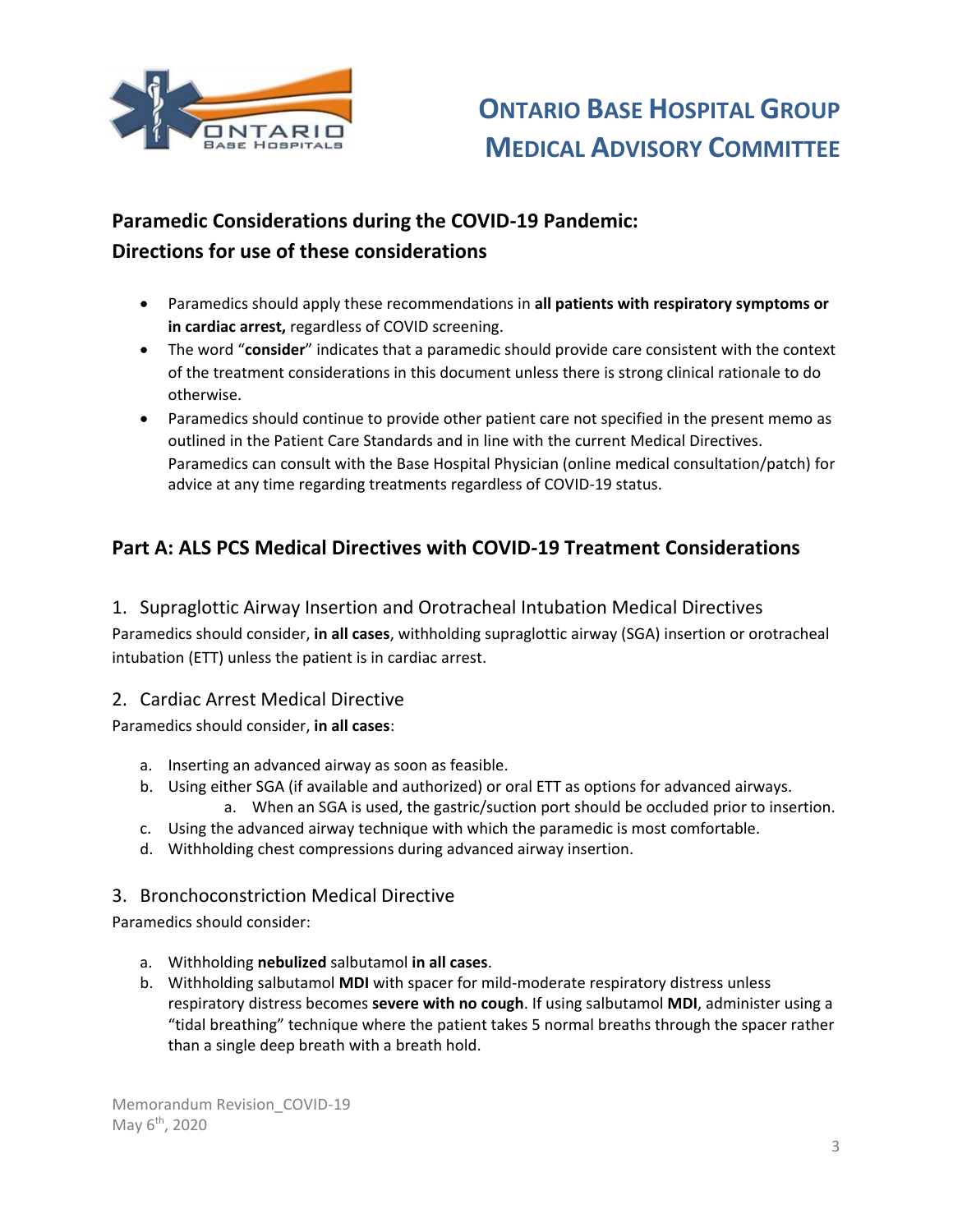

- c. Administering IM epinephrine for **severe respiratory distress with cough in known asthma patients**, per the Bronchoconstriction Medical Directive, but allows for a second dose where needed.
	- Administer a maximum of 2 doses of epinephrine with a 5-minute interval between doses.

### <span id="page-5-0"></span>4. CPAP Medical Directive

Paramedics should consider, **in all cases**, withholding CPAP.

### <span id="page-5-1"></span>5. Endotracheal & Tracheostomy Suctioning Medical Directive

Paramedics should consider, **in all cases**, withholding suction via an endotracheal or tracheostomy tube unless using a closed system suction catheter.

### <span id="page-5-2"></span>6. Croup Medical Directive

Paramedics should consider withholding nebulized epinephrine in suspected croup.

### <span id="page-5-3"></span>7. Opioid Toxicity Medical Directive

**In all cases** of patients with opioid toxicity and inadequate spontaneous respirations, Paramedics should consider administering naloxone, without the requirement of an "inability to adequately ventilate."

### <span id="page-5-4"></span>**Part B: Additional COVID-19 Treatment Considerations**

- <span id="page-5-5"></span>1. General
	- a. Paramedics should consider donning the appropriate PPE for all airway procedures, all cardiac arrests and all patients with respiratory symptoms or hypoxia (SpO2 < 92%) in addition to all patients who have a positive screen for COVID-19.

### <span id="page-5-6"></span>2. Airway Management & Ventilation

Paramedics should consider:

- a. Withholding manual ventilation in any spontaneously breathing patient unless severe hypoxia  $(SpO<sub>2</sub> < 85%)$  is not improving with other therapies.
	- Maintaining a tight seal of the mask to the patient's face if using a face mask for manual ventilation.
- b. Applying an in-line filter as close to the patient as possible when providing manual ventilation.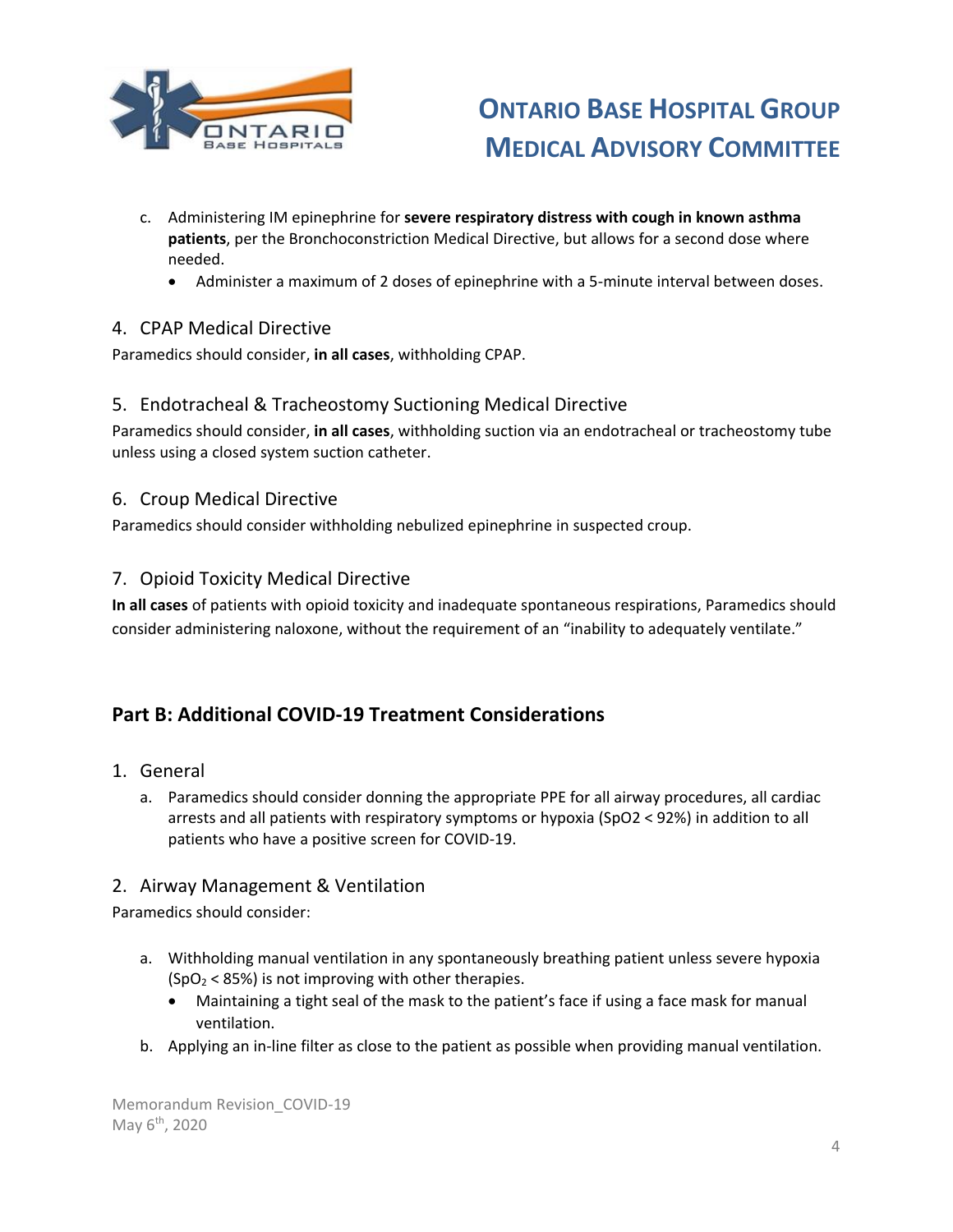

- c. Pausing manual ventilation briefly via BVM with face mask or SGA when transporting a patient through long term care homes, hospital hallways, or other enclosed public buildings.
	- Clinical judgement will be required for long extrication times and the need for ventilation.
	- Always consider the risk to bystanders without appropriate PPE.

### <span id="page-6-0"></span>3. Oxygen Therapy

Paramedics should consider, **in all cases**:

- a. Using a maximum of 6 L/min oxygen via nasal cannula.
- b. Preferentially using high concentration/low flow masks with a hydrophobic submicron filter for adult patients who require high concentration oxygen.
- c. Preferentially using pediatric high concentration/low flow masks, if available, with a hydrophobic submicron filter for pediatric patients who require high concentration oxygen.
- d. Avoiding oxygen delivery rates  $\geq 16$  L/min via a non-rebreather mask or BVM.

### <span id="page-6-1"></span>4. Medication Administration

Paramedics should consider:

- a. Withholding endotracheal medications **in all cases.**
- b. Withholding intra-nasal (IN) and buccal administration of medications when alternative routes exist.

### <span id="page-6-2"></span>5. STEMI Hospital Bypass Protocol

Paramedics should consider:

- a. Transporting STEMI patients directly to a cardiac centre if they meet all of the documented indications (including the defined ECG findings) and none of the contraindications and have **chest pain** consistent with myocardial ischemia/myocardial infarction (contact the interventional cardiology program and/or transmit the ECG as per local process).
- b. Transporting patients to the closest Emergency Department if there is no complaint of chest pain.

### <span id="page-6-3"></span>6. Alerting Receiving Facilities

Paramedics should consider pre-alerting receiving facilities such as hospitals, bypass centers, maternity wards or others if a patient's COVID-19 screen is positive.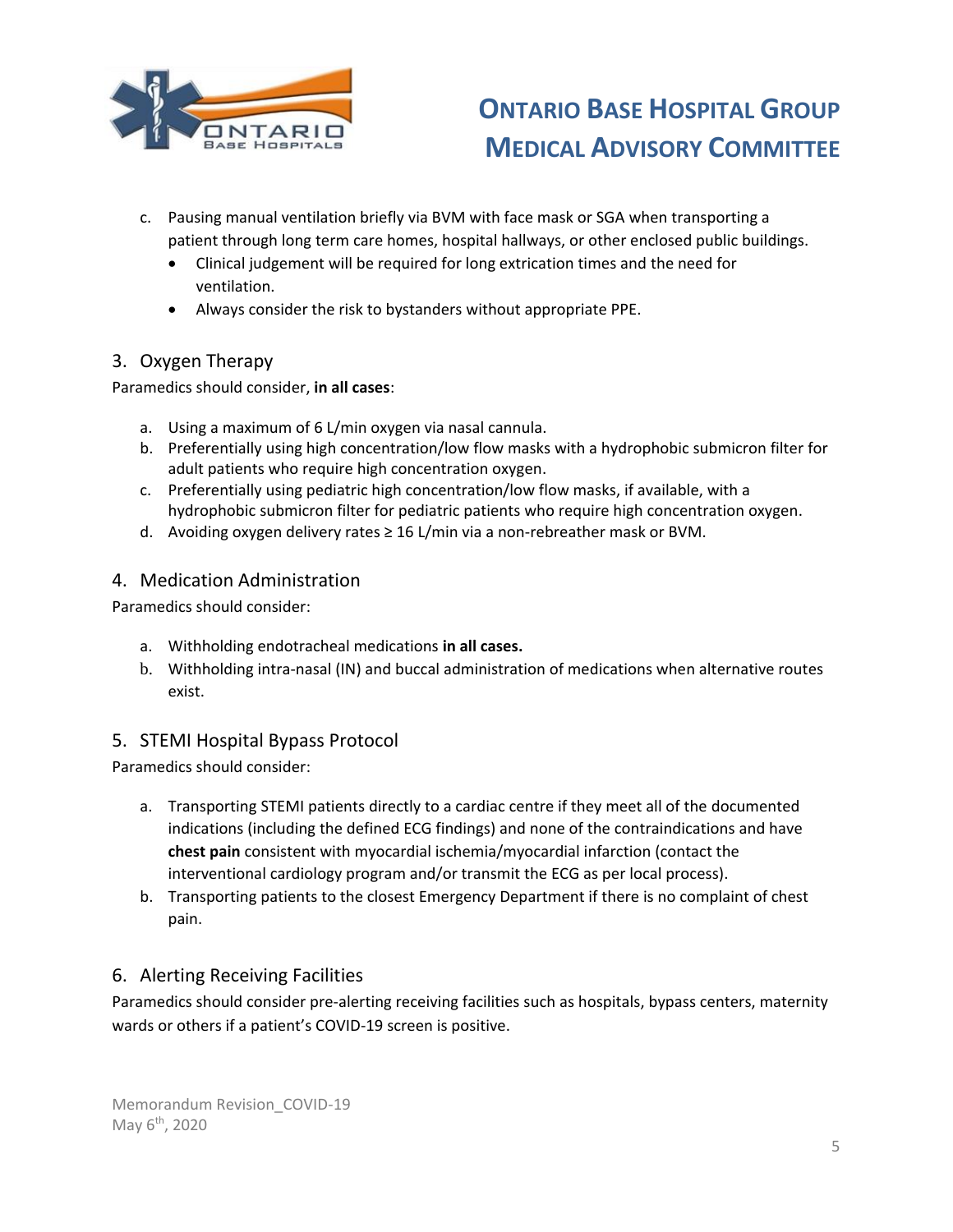

### <span id="page-7-0"></span>7. Documentation

Paramedics should consider:

- a. Documenting on the Ambulance Call Report (ACR) the information that led to the conclusion the patient had a COVID-19 positive screen.
- b. Documenting the results of the "COVID-19 Screening Tool for Paramedics" using the ACR codes found in the training bulletin. A patient who "fails" the screening is a **positive** screen for possible COVID-19.
- c. Documenting on the ACR the clinical findings and the circumstances of any care where the paramedic did not apply the current patient care standards and/or considerations during the COVID-19 pandemic.

## <span id="page-7-1"></span>**Part C: Infection Prevention and Control**

OBHG MAC considers the risks for infection transmission and multiple levels of hazard control in creating considerations for paramedics. Here, we present a brief summary of the known and suspected risks associated with paramedic care. In all cases, paramedics should use appropriate PPE as specified by their employer.

#### <span id="page-7-2"></span>Patient Contact

- When treating patients who have COVID-19, droplets are a known risk for transmission of the virus that produces the disease.
- Patients who are coughing, present an increased risk to paramedics of exposure to droplets and can produce some aerosols<sup>1</sup>.
- Risk of transmission is a continuum and not only related to specific procedures. Paramedics must always remain vigilant and follow the recommended precautions to reduce this risk.

#### <span id="page-7-3"></span>Airway Management

- All airway management strategies are a potential risk for coming into contact with secretions.
- Contact with the secretions of a patient who has the virus responsible for COVID-19 is a risk for infection.
- Paramedics should limit contact with secretions while providing appropriate care.

#### <span id="page-7-4"></span>Aerosol-Generating Medical Procedures (AGMP)

- The risk of exposure to the virus that causes COVID-19 (SARS-CoV-2) increases during AGMPs in patients who are infected.
- The Ontario Provincial Infectious Diseases Advisory Committee (PIDAC) has released specific guidance as to what is considered to be an AGMP. Note that patients can generate their own

Memorandum Revision\_COVID-19 May 6<sup>th</sup>, 2020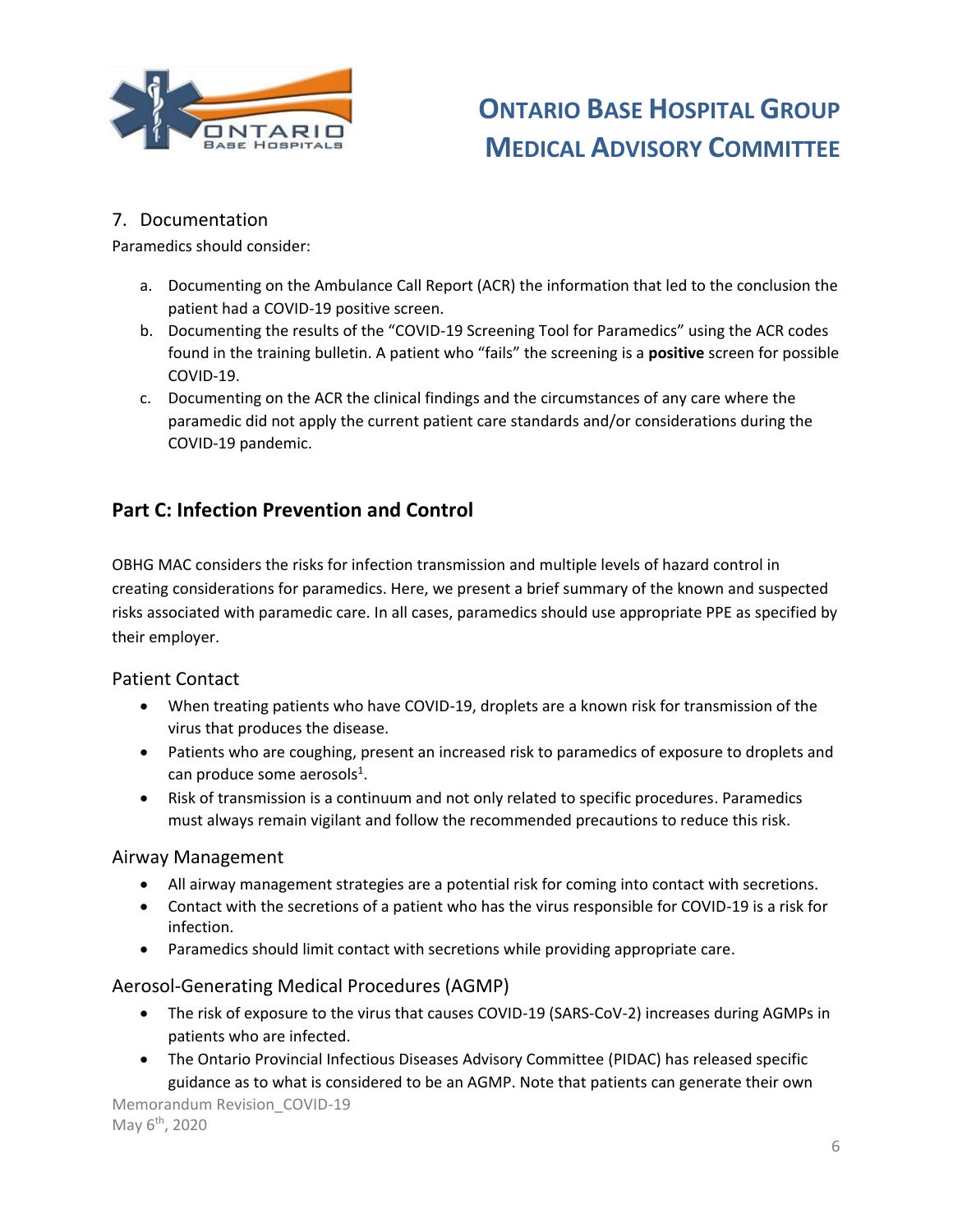

aerosols through normal respirations that increases when coughing. Droplet and contact PPE are indicated for all respiratory patients. Airborne precautions are indicated for AGMPs.

Known AGMPs<sup>2</sup> as per the Ontario Provincial Infectious Diseases Advisory Committee:

- Endotracheal intubation or SGA insertion including during cardiopulmonary resuscitation.
- Manual ventilation using the BVM (except following ETT placement with viral filter in place).
- CPAP.
- Open system airway suctioning (excluding the oral cavity).
- Nebulized medication administration.

Non AGMPs as per Ontario Provincial Infectious Diseases Advisory Committee:

- Defibrillation.
- Chest compressions (without airway management).
- **•** Intra-nasal medication administration.

#### <span id="page-8-0"></span>Environmental Hazards

- Contamination of surfaces with infectious droplets or other body fluids near an infected COVID-19 patient is possible<sup>3</sup>.
- Equipment used during patient care may come into contact with droplets produced by the patient. Paramedics may be exposed to these droplets during interventions.
- Paramedics should follow the guidance of their service for infection prevention and control policies and procedures for personal protective equipment and post-intervention cleaning or decontamination.

Best Regards,

Dr. Richard Dionne, CCFP(EM)

Co-Chair OBHG MAC Medical Director Regional Paramedic Program for Eastern Ontario Associate Professor, Emergency Medicine, University of Ottawa M: 613.314.9897 [dionner@sympatico.ca](mailto:dionner@sympatico.ca)

Memorandum Revision\_COVID-19 May 6<sup>th</sup>, 2020

Andy Benson

Co-Chair OBHG MAC Clinical Manager Central East Prehospital Care Program

M: 905.576.8711, ext. 34577 abenson@lh.ca